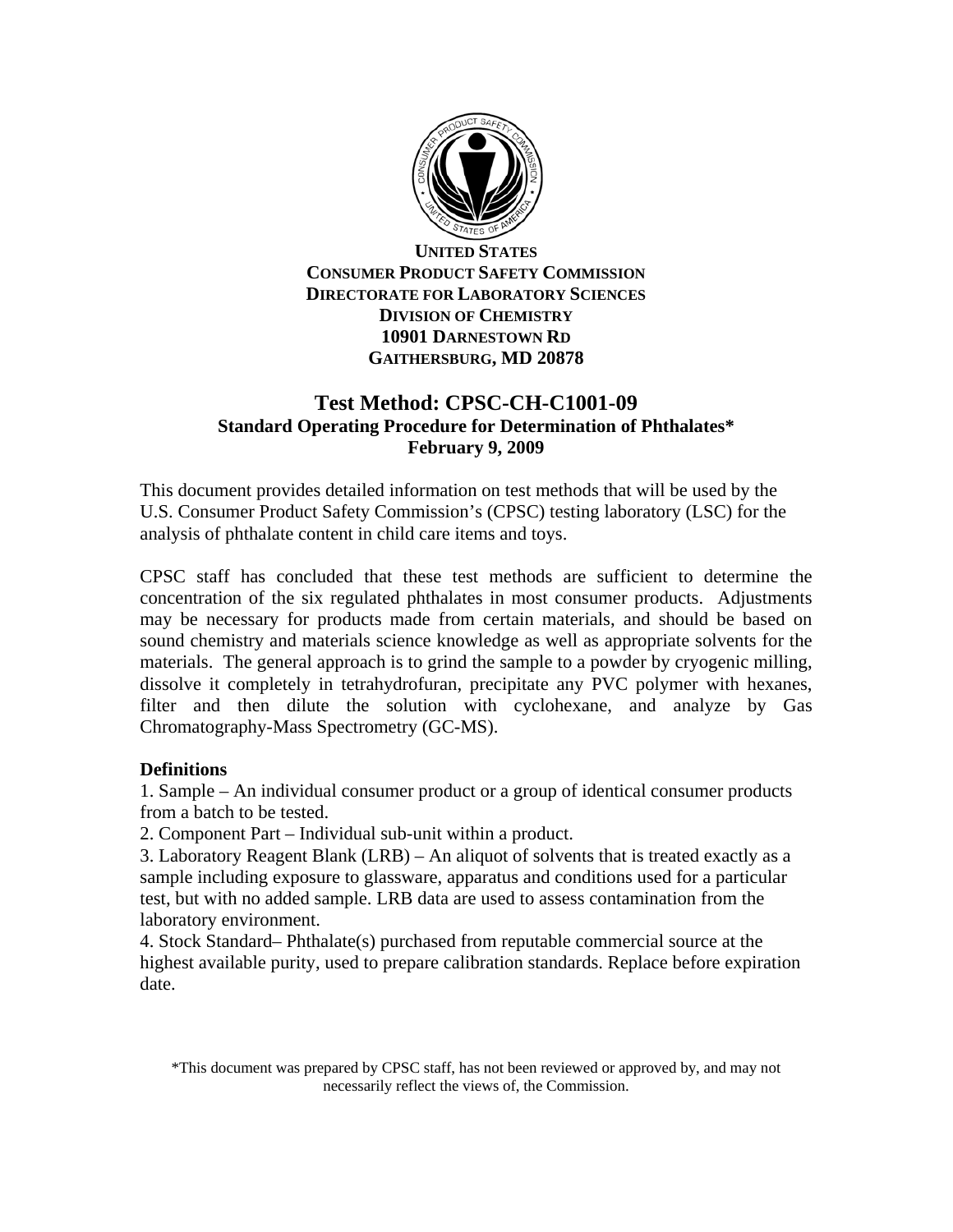5. Calibration Standard – Solutions containing between 0.05 to 10  $\mu$ g/ml of the phthalate(s) of interest in cyclohexane. Each standard should contain  $1 \mu g/ml$  internal standard. A minimum of 4 calibration standards are used. Calibration standards should be prepared weekly from the stock solution and may be stored at room temperature (record weight of solutions before and after use to monitor for solvent evaporation). 6. Quality Control Sample (QCS) – Solutions containing known amounts of phthalates that are used to evaluate the performance of the analytical instrument system. QCSs are obtained from a source external to the laboratory and are not made from the Stock Standard solutions. For example, certified reference materials (CRMs) are available from the National Institute of Standards and Technology (NIST), such as those listed in the Equipment and Supplies section below.

## **Equipment and Supplies**

The materials used for sampling and analyses are as follows:

1. Tetrahydrofuran ( $C_4H_8O$ , THF), GC grade or higher

2. Hexane  $(C_6H_{12})$ , GC grade or higher

3. Cyclohexane  $(C_6H_{12})$ , GC grade or higher

4. Sealable 25 ml glass vials with PTFE or silicone liner; or similar

5. Cryogenic-mill (or suitable alternative to grind samples to powder)

6. 0.45 µm PTFE filters

7. Agilent 6890 Series Gas Chromatograph with HP-5MS; 30m x .22 mm ID x 0.25 µm column and 5973 Mass Selective Detector, or equivalent

8. CRMs containing phthalates (such as NIST SRM 3074)

9. Benzyl Benzoate ( $C_{14}H_{12}O_2$ , BB), Analytical grade

10. Dibutyl Phthalate  $(C_{16}H_{22}O_4, DBP)$ , CAS No. 84-74-2. Analytical grade

11. Di-(2-ethylhexyl) phthalate (C24H38O4 , DEHP), CAS No. 117-81-7. Analytical grade

12. Benzyl Butyl Phthalate  $(C_{19}H_{20}O_4, BBP)$ , CAS No. 85-68-7. Analytical grade

13. Di-n-octyl phthalate  $(C_{24}H_{38}O_4, D_{10}O_{11})$ , CAS No. 117-84-0. Analytical grade

14. Diisononyl phthalate (C26H42O4, DINP), CAS No. 28553-12-0/68515-48-0. Analytical grade

15. Diisodecyl phthalate (C28H46O4, DIDP), CAS No. 26761-40-0/68515-49-1. Analytical grade

## **Measurement of Phthalate Concentration**

These methods require the use of hazardous materials. It is paramount to properly handle all hazardous materials safely in a ventilated fume hood with adequate personal protective equipment.

Phthalates are a common contaminant. Even low levels of contamination can impact quantitative results. Avoid plastic materials and use only scrupulously cleaned glassware and equipment. All solvents should be tested for any phthalate content. Solvent blanks should be run through the GC-MS periodically to monitor for potential contamination. Disposable glassware is recommended where practical.

The procedure described below shall be used for all Compliance Determinations. In addition to the procedure described herein, the following three methods are acceptable to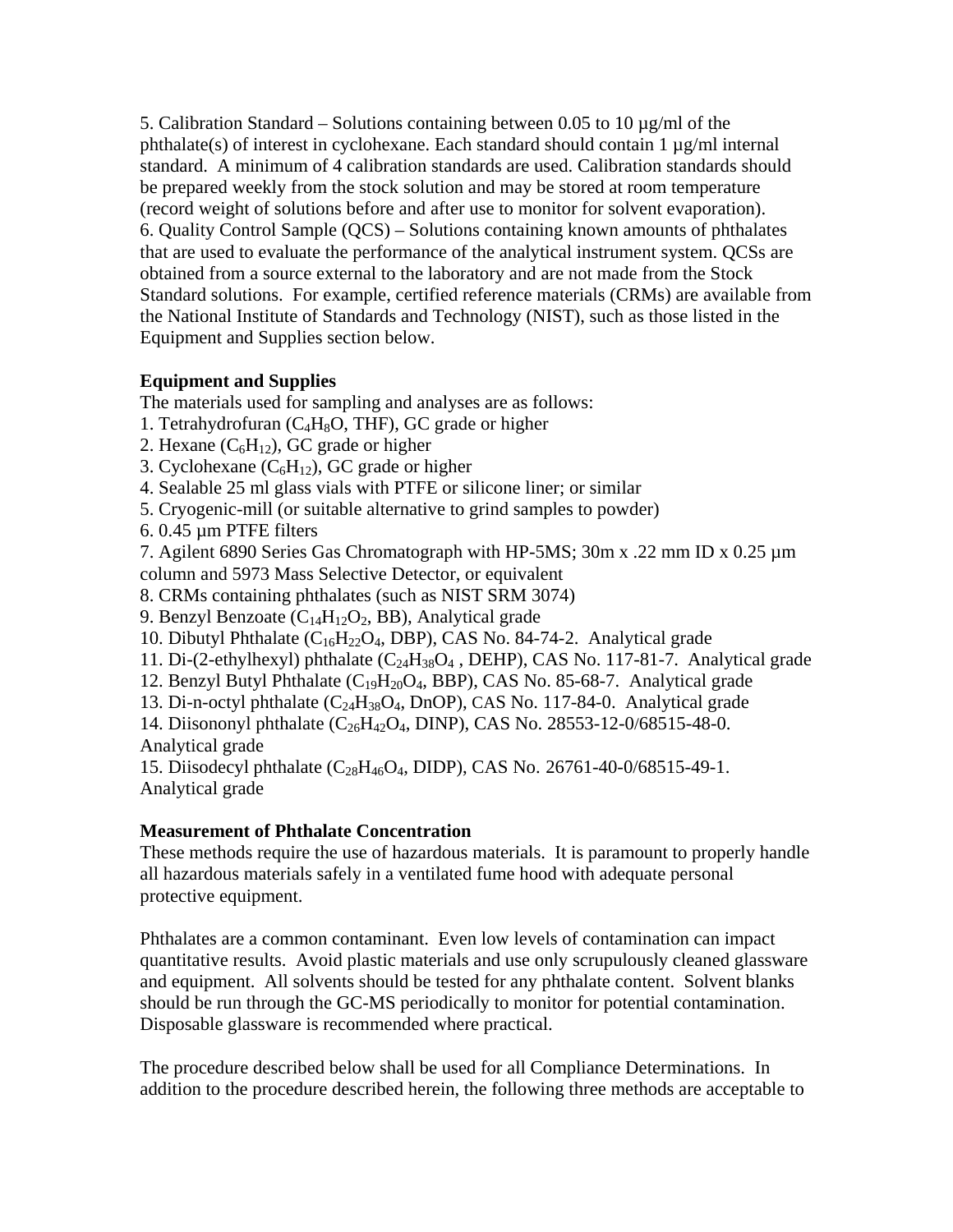CPSC staff for certification testing as acceptable alternative methods to measure phthalate concentration. However, the Sample Preparation method described below must be performed prior to the alternative analysis:

- ASTM D 7083-04 $^{1}$  $^{1}$  $^{1}$
- EPA  $8061^2$  $8061^2$

([http://www.epa.gov/epawaste/hazard/testmethods/sw846/pdfs/8061a.pdf\)](http://www.epa.gov/epawaste/hazard/testmethods/sw846/pdfs/8061a.pdf) in conjunction with one of the following extraction methods:

- o EPA 3540C, Soxhlet Extraction ([http://www.epa.gov/epawaste/hazard/testmethods/sw846/pdfs/3540c.pdf\)](http://www.epa.gov/epawaste/hazard/testmethods/sw846/pdfs/3540c.pdf)
- o EPA 3541, Automated Soxhlet Extraction ([http://www.epa.gov/epawaste/hazard/testmethods/sw846/pdfs/3541.pdf\)](http://www.epa.gov/epawaste/hazard/testmethods/sw846/pdfs/3541.pdf)
- o EPA 3545A, Pressurized Fluid Extraction ([http://www.epa.gov/epawaste/hazard/testmethods/sw846/pdfs/3545a.pdf\)](http://www.epa.gov/epawaste/hazard/testmethods/sw846/pdfs/3545a.pdf)
- o EPA 3546, Microwave Extraction ([http://www.epa.gov/epawaste/hazard/testmethods/sw846/pdfs/3546.pdf\)](http://www.epa.gov/epawaste/hazard/testmethods/sw846/pdfs/3546.pdf)
- o EPA 3550C, Ultrasonic Extraction ([http://www.epa.gov/epawaste/hazard/testmethods/sw846/pdfs/3550c.pdf\)](http://www.epa.gov/epawaste/hazard/testmethods/sw846/pdfs/3550c.pdf)
- Health Canada Method  $C-34^3$  $C-34^3$  $C-34^3$  [\(http://www.hc-sc.gc.ca/cps-spc/prod-test](http://www.hc-sc.gc.ca/cps-spc/prod-test-essai/_method-chem-chim/c-34-eng.php)[essai/\\_method-chem-chim/c-34-eng.php\)](http://www.hc-sc.gc.ca/cps-spc/prod-test-essai/_method-chem-chim/c-34-eng.php)

# **Sample Preparation**

Prior to analysis, the sample must be converted from its initial state to a representative, uniform sample (i.e., a homogeneous mixture of component parts). Due to the potentially complex nature of toys and children's articles, two approaches may be used to prepare the sample:

## **A. Basic Sample Preparation**

- **1.** Remove any batteries, other power sources, or compressed gas canisters from the sample – these will not be tested or considered part of the sample. (Testing batteries could present environmental and safety hazards due to the internal components of some batteries.) Weigh sample.
- **2.** Grind, mill or otherwise comminute the entire sample. For large samples or certain inhomogeneous components such as printed circuit boards, motors, etc., grind samples down in stages (e.g., grind sample in cutting mill with relatively large sieve, re-grind sample in mill with smaller sieve). Sample may be cooled in a liquid nitrogen bath prior to milling/grinding to increase effectiveness.
- **3.** Ensure particle size of sample is minimized. An apparatus such as a cryogenic mill or a ball mill should reduce the particle size to a fine powder  $\left(\frac{500}{\mu m}\right)$ . Thoroughly mix sample.

<span id="page-2-0"></span><sup>&</sup>lt;sup>1</sup> Standard Practice for Determination of Monomeric Plasticizers in Poly (Vinyl Chloride) (PVC) by Gas Chromatography

<span id="page-2-1"></span> $<sup>2</sup>$  Phthalate Esters by Gas Chromatography with Electron Capture Detection (GC/ECD)</sup>

<span id="page-2-2"></span><sup>&</sup>lt;sup>3</sup> Determination of Phthalates in Polyvinyl Chloride Consumer Products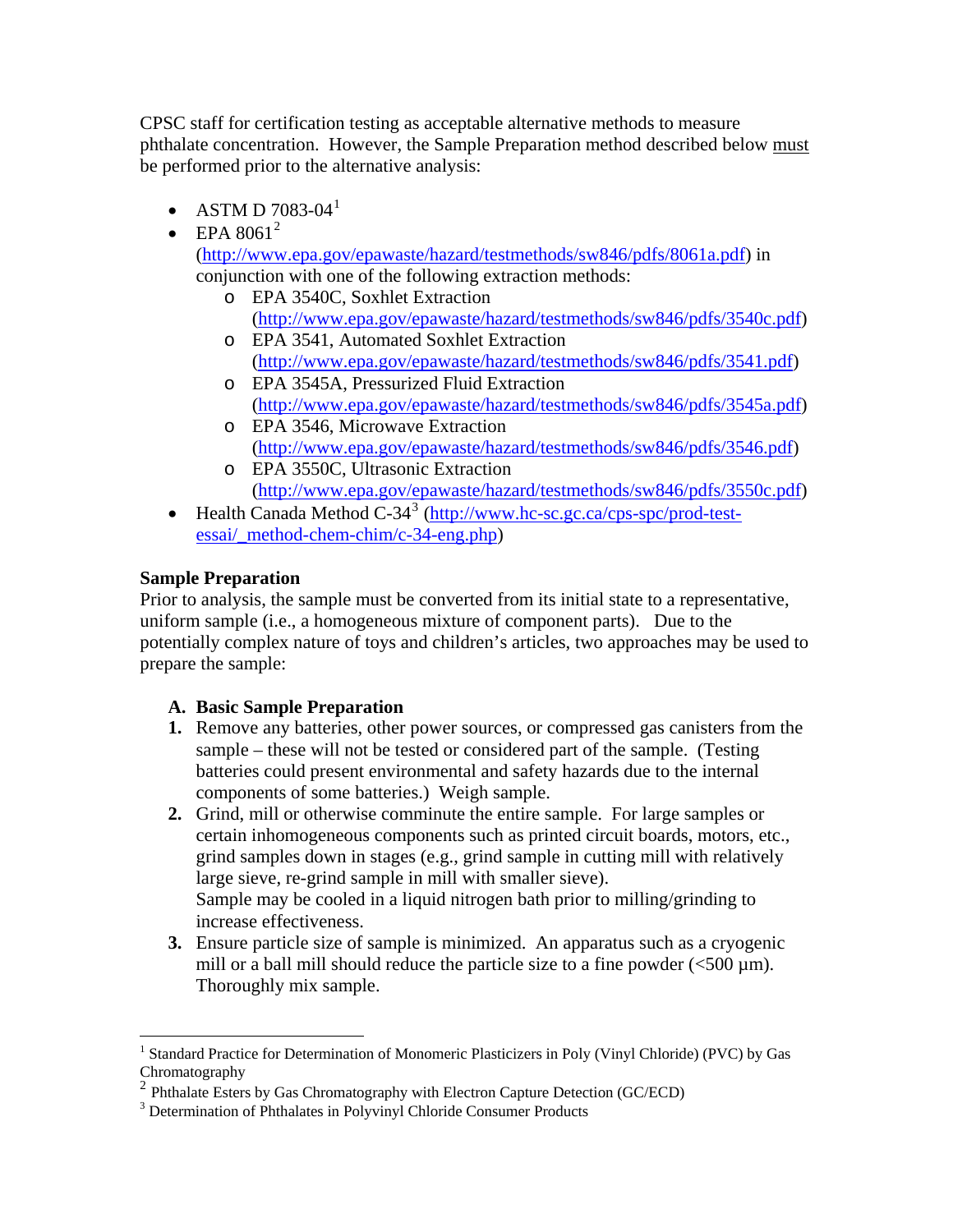#### **B. Sum of Component Parts**

- **1.** Detach easily separable parts from the toy.
- **2.** Weigh each part\*.

*\*Note:* Certain parts, such as unpainted metal, glass or ceramic parts would be considered as phthalate-free and would need only to be weighed for inclusion in the overall toy weight.

- **3.** Grind each component part (or groups of inhomogeneous parts that cannot be easily separated) to a powder using the Basic Sample Preparation procedure listed above.
- **4.** After following the analysis method for each part, mathematically combine the results for the various parts to determine the overall phthalate concentration in the toy.

### **Phthalate Extraction Method**

Method should be performed in triplicate. Prepare LRB concurrently with samples.

- **1.** Weigh out a minimum of 0.05±0.005 g of sample into a sealable glass vial (weighed to an accuracy of  $\pm 0.5\%$  relative); if sample is not uniform, collect more to reduce sample variance.
- **2.** Add 5 ml of THF to the sample. For samples larger than 0.05 g, add 10 ml of THF for every 0.1 g of sample (or a reasonable amount to dissolve sample\*). Shake sample for at least 30 minutes to allow dissolution\*.

*\*Note:* Some materials may not dissolve completely. In this case, add an additional two hours to shaking time and then proceed.

- **3.** Precipitate any PVC polymer with 10 ml of hexane for every 5 ml of THF used in Step 2. Allow at least 5 minutes for polymer to settle (longer times may be necessary to minimize clogging of filters in subsequent step).
- **4.** Filter THF/hexane solution through a 0.45 µm PTFE filter. Collect at least 2 ml of filtered solution. (If the filter becomes clogged, it may be necessary to change filters repeatedly until sufficient filtered solution has been collected.)
- **5.** Combine 0.1 ml<sup>\*</sup> of the filtered THF/hexane solution with 80 µl of internal standard (BB, 250 µg/ml) and dilute to 20 ml with cyclohexane. *\*Note:*

Depending on the phthalate concentration, a different dilution ratio may be necessary to produce results in the calibration range. (e.g., if the sample is known to contain <5% phthalate, increase the amount of filtered THF/hexane solution from 0.1 ml to 1 ml).

**6.** Transfer diluted sample to a GC-MS ready vial for analysis.

### **GC-MS Operating Procedures and Quality Control Measures**

A GC-MS system with an automatic injector is suggested for the sample analysis. The following GC conditions are used (Table 1):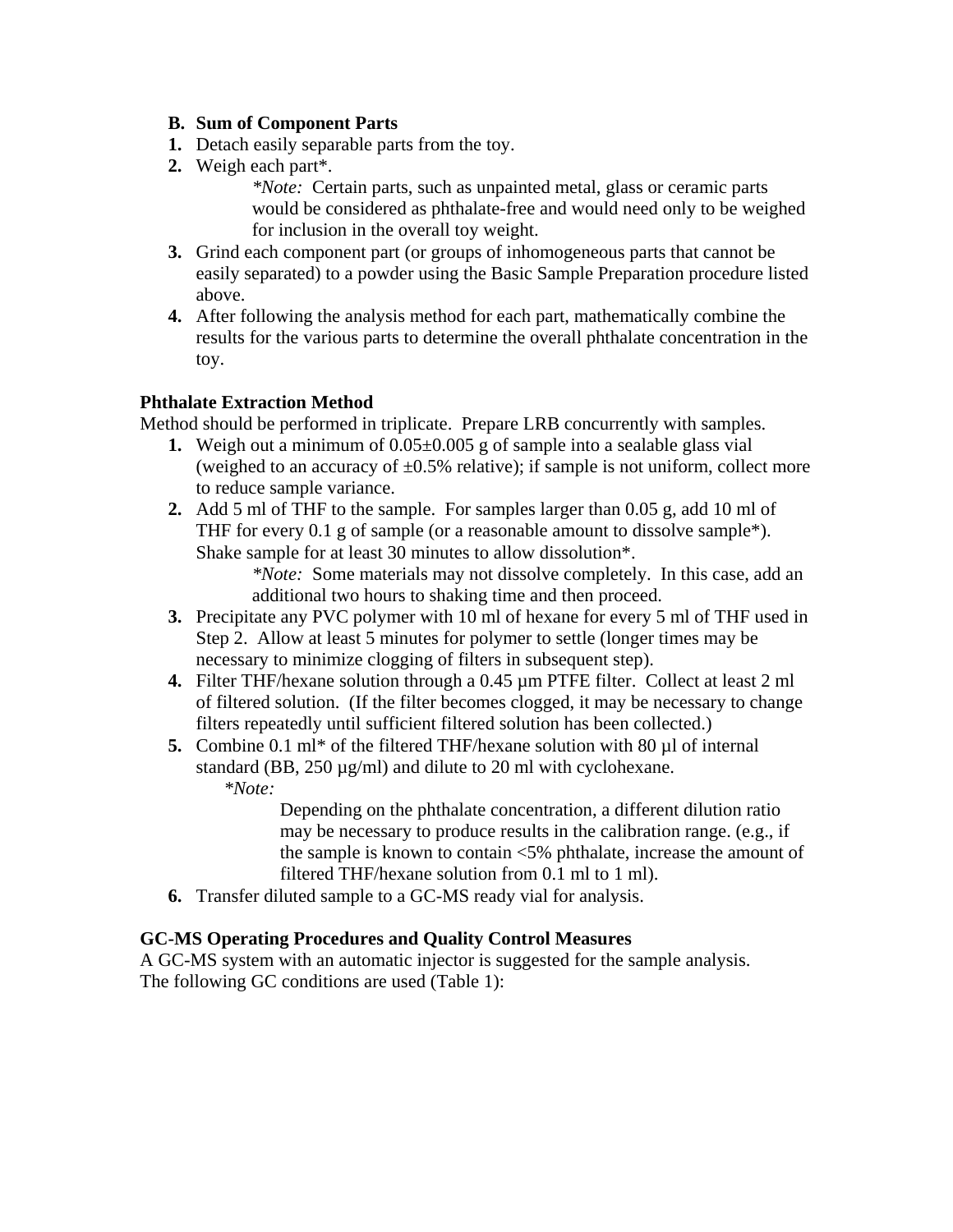| Column                       | HP-5MS; $30m \times .22$ mm ID $\times 0.25 \mu m$ |  |  |
|------------------------------|----------------------------------------------------|--|--|
| <b>Initial Flow Mode</b>     | 1 ml/min, constant flow (He gas)                   |  |  |
| <b>Injection Mode</b>        | Pulsed splitless                                   |  |  |
| <b>Injection Amount</b>      | $1 \mu l$                                          |  |  |
| <b>Injection Port Temp</b>   | $290^\circ$ C                                      |  |  |
| Pulse Pressure & Time        | 35 psi, 0.5 min                                    |  |  |
| Purge Flow & Time            | $20$ ml/min, $2$ min                               |  |  |
| <b>Solvent Delay</b>         | 5 minutes                                          |  |  |
| Initial Oven Temp, Hold Time | $50^{\circ}$ C, 1 min                              |  |  |
| Ramp Temp 1, Plateau         | $30^{\circ}$ C/min, $280^{\circ}$ C                |  |  |
| Ramp Temp 2, Plateau         | $15^{\circ}$ C/min, $310^{\circ}$ C                |  |  |
| Final Hold Time              | 4 minutes                                          |  |  |

Samples are analyzed using the Select Ion Monitoring (SIM) program listed in Table 2. Scan for corresponding ions of each compound listed in a particular stage (e.g., set SIM Stage 3 to scan for 149, 167, 261, 279, 293, and 307 *m/z*). Note that retention times and optimal *m/z* scan values may differ between instruments. For many instruments it will be possible to program the detector to scan for the various ions in the different stages within a single run.

| $\circ$                       | <b>Retention Time (min)</b> | Corresponding Ions $(m/z)$ |
|-------------------------------|-----------------------------|----------------------------|
| Scan Stage 1:                 | $5 - 9.5$ minutes           |                            |
| <b>BB</b> (Internal Standard) | $7.93 - 7.99$               | 91.1, 105, 194, 212        |
| <b>DBP</b>                    | $8.52 - 8.57$               | 149, 167, 205, 223         |
| Scan Stage 2:                 | 9.5 - 10.8 minutes          |                            |
| <b>BBP</b>                    | $9.84 - 9.93$               | 91.1, 149, 206             |
| <b>DEHP</b>                   | $10.42 - 10.49$             | 149, 167, 279              |
| Scan Stage 3:                 | $10.8 - End$                |                            |
| <b>DnOP</b>                   | $11.15 - 11.24$             | 149, 167, 261, 279         |
| <b>DINP</b>                   | $10.90 - 12.1$              | 149, 167, 293              |
| <b>DIDP</b>                   | $11.20 - 13.00$             | 149, 167, 307              |

**Table 2.** SIM Settings

### **Analysis**

- 1. Prepare at least four calibration standards for each of the six phthalates of interest (in the range of  $0.5$  to  $10 \mu g/ml$ ), along with one calibration blank (cyclohexane). Each calibration standard should have an internal standard concentration of 1 µg/ml.
- 2. Analyze standards and blank with the GC-MS. Qualitatively analyze the results to ensure proper retention times and no contamination.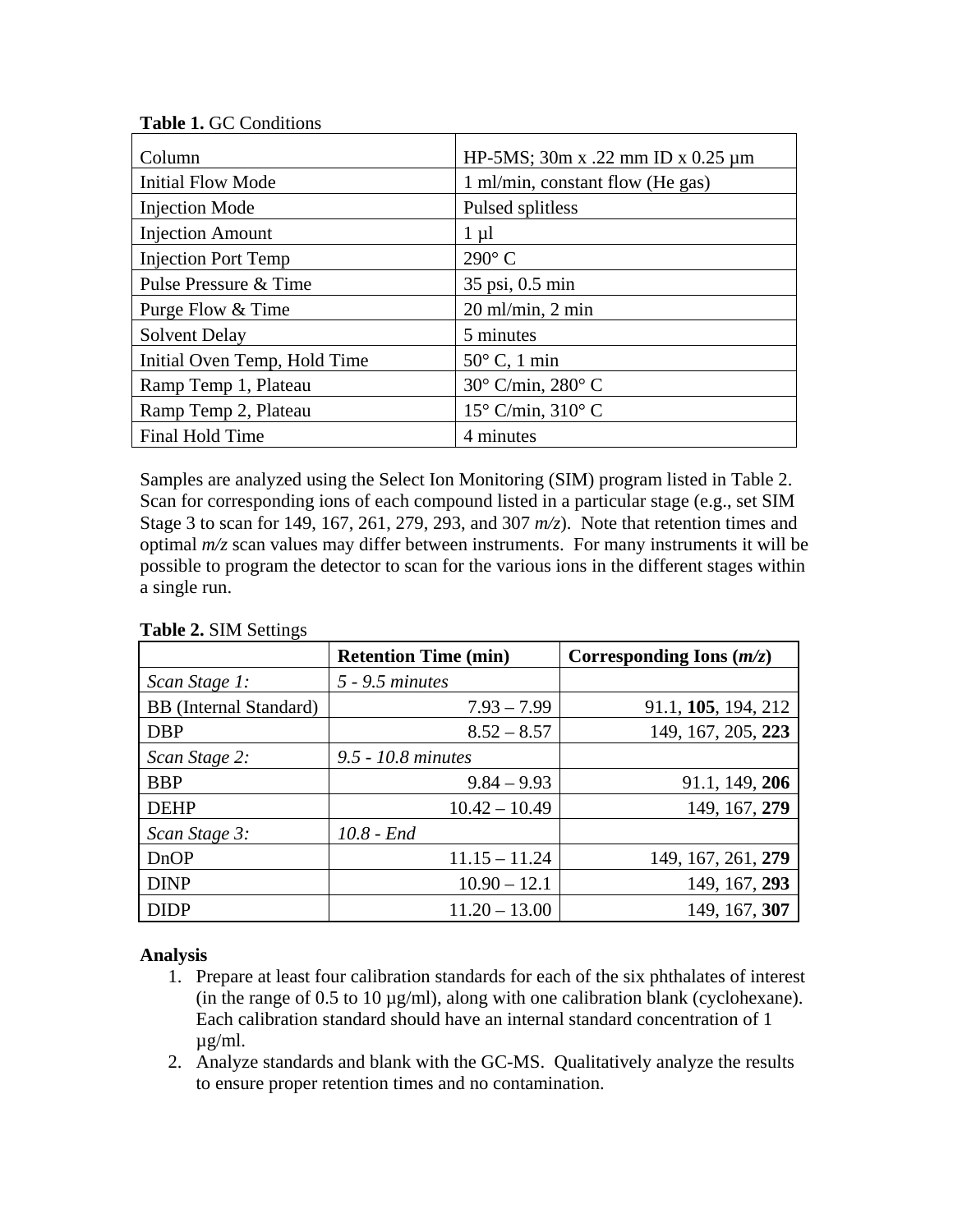- 3. Integrate the peak area from valley to valley (the time range listed in Table 2) for each standard. Compounds scanned in Stages 1 and 2 can be integrated by Total Ion Current (TIC) or the ion chromatograph (suggested quantitative ions are in **bold**). The phthalates scanned in SIM Stage 3 overlap and **must** be integrated using their quantitative ions (again, in **bold**).
- 4. Construct a calibration curve from normalized phthalate signals. Normalization is performed by dividing the integrated phthalate signal area by the integrated internal standard signal area.
- 5. Analyze a CRM to ensure a proper calibration. The analyzed value should be within  $\pm 10\%$  of the expected value. If not, prepare new standards and re-run calibration.
- 6. Analyze the LRB and all samples. Analyze a CRM if time has passed since the last calibration check.
- 7. Quantitate results. If the results are out of the calibration range, return to step 5 of the phthalate extraction method (perform another dilution to get results in calibration range).

**Figure 1**. Chromatogram overlay of all phthalates of interest and internal standard.